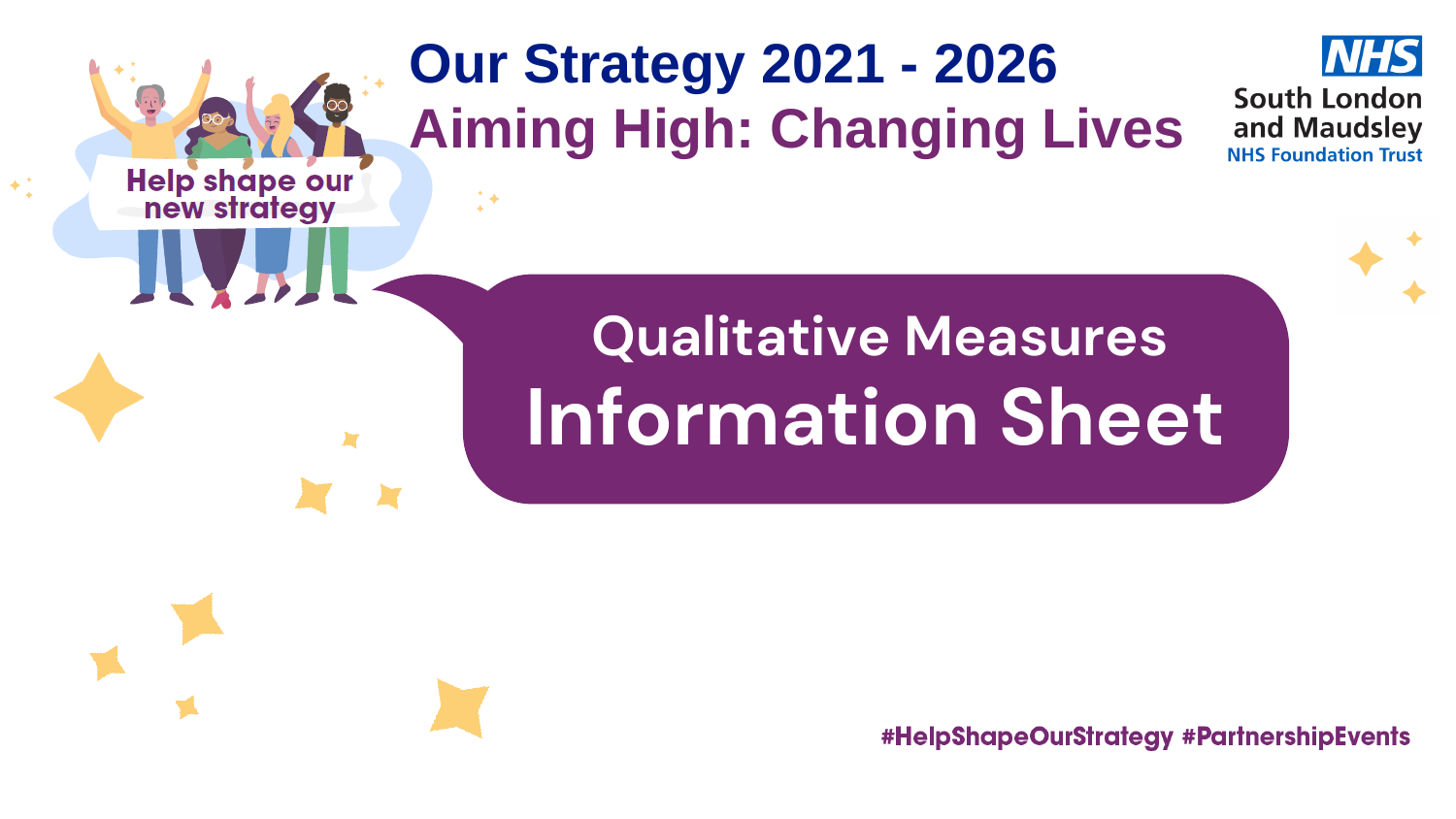## **Background Measures What we did The Quantitative Measures information and what to expect**

This page briefly describes 'what we did' in 2021 when we asked for your input into the new **Trust [Strategy](https://www.slam.nhs.uk/about-us/who-we-are/our-strategy/)**.

With your help, we agreed five priorities for the Trust, which we are calling our 'Strategic Ambitions'. We also set out how we will measure them through **quantitative measures (numbers).**

Your feedback told us that we should develop some **qualitative measures (experience)** too.

Over six months we had more than 1,700 interactions through focus groups, events, discussions, online surveys and briefings.

We heard from staff, service users, carers, partners, families and community organisations who all influenced the new Trust strategy.

Our strategy has been built on this feedback and focuses on five key priorities (Strategic Ambitions) to achieve by 2026:

Over the next five years, we will focus our resources and use 'quality and performance indicators' to monitor and measure how we are doing. Our quantitative performance measures (numbers) are set for each of our Strategic Ambitions and can be seen in more detail on the 'Frequently Asked Questions' pages.

The data coming from these measures can be shown through numbers, in graphs and tables so we can see over time how we are doing to meet our strategic ambitions.



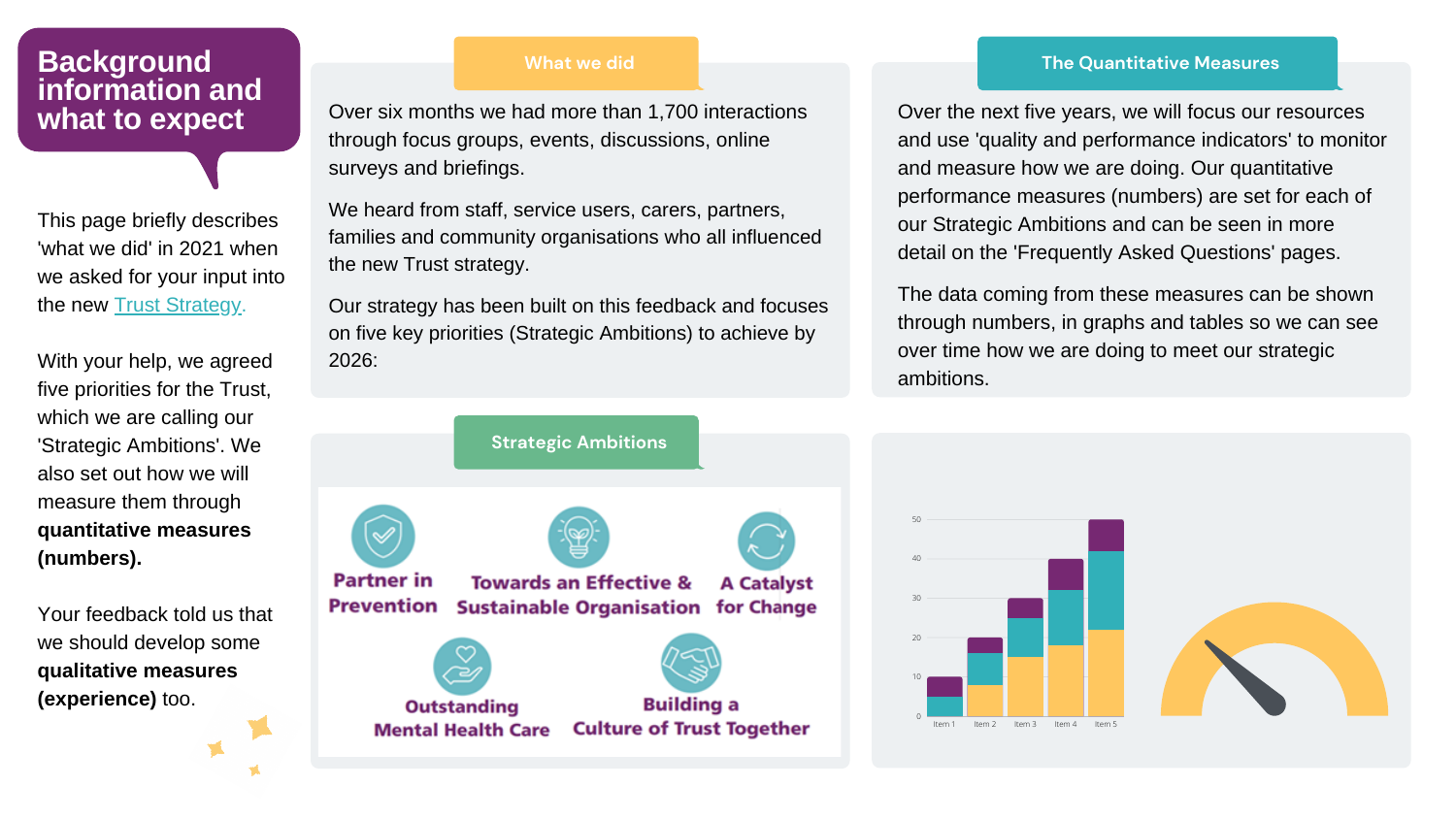During the development of the strategy, we received feedback from you that we should also develop up to five qualitative measures (experience) so that we can understand the true impact of the strategy through your personal experience. Qualitative measures are not related to numbers but can be collected through stories, case studies and interviews.

We have identified five possible areas with headings to focus on (below) and would like your feedback so that we can agree them together:

## **Background information and what to expect**

You will see that we have developed **five** possible areas we can focus our qualitative measures (experience) on.



We would like you to share your views and ideas on these five areas at a workshop or via our online survey.

Further information is available on the 'Frequently Asked Questions' pages below and by contacting us directly, please email: **[Anisa.Singh@slam.nhs.uk](mailto:anisa.singh@slam.nhs.uk)**

#### **Developing Qualitative Measures**

Co-production refers to a way of working where service providers and users work together to reach a collective outcome.

Our workshop will be the space where we will work together to agree what areas our qualitative measures should focus on.

If you cannot join a workshop, you can still share your views through our online survey.

See below for the dates, times and links:

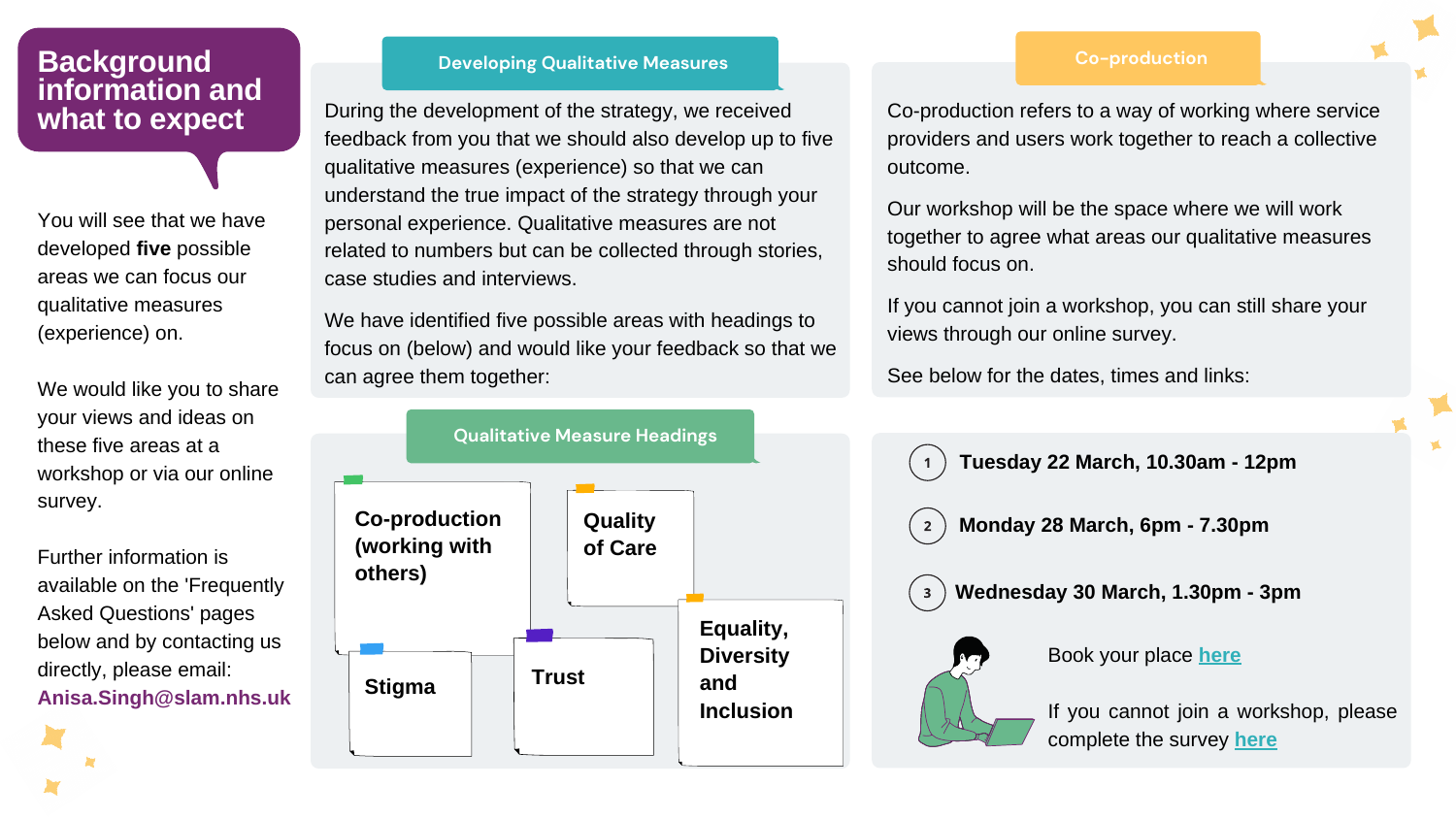**Frequently Asked Questions**

### **1. What process have you gone through so far?**

In March 2021, we began a process of engagement which allowed service users, carers, community members and partner organisations to contribute to what the Trust should prioritise in the new strategy. These viewpoints were collected through focus groups (small groups), online events with presentations, discussions at meetings, through online surveys, and written and verbal briefings.

This work was led by working groups of staff members, service user and carer representatives and community organisations. Since we launched the strategy, a working group has continued to develop a process for creating the qualitative measures (experiences) and have recommended that we hold workshops and an online survey to develop the draft qualitative measures and co-produce them with you.

#### **3. What will happen at the workshop?**

At the online workshop, we will recap on how the Aiming High; Changing Lives Trust strategy was developed and the journey so far. We will explain our initial thoughts on the qualitative measures and how we plan to agree them with you. We will then go into breakout rooms to discuss the measures in more detail, a facilitator will help guide the conversation and we will make notes of your comments to help when setting the final qualitative measures.

**Help shape our** 

#### **6. Who can I contact for more information about this work?**

There is a whole team of people involved in this work, you can contact Anisa who can help you with your questions or find the right person to respond to you.

You can contact Anisa on: **[Anisa.Singh@slam.nhs.uk](mailto:anisa.singh@slam.nhs.uk)**

# **Frequently Asked Questions**

#### **2. What are Qualitative measures?**

Qualitative measures refer to information that cannot be shown through numbers. Instead they capture experiences. We can collect experiences in a number of ways, these include gathering stories from individuals, interviewing groups of people, conducting surveys and carrying out case studies.

Qualitative (experience) information will sit alongside the quantitative (numbers) data that is collected. Together they will build a full picture of how the Trust is doing in meeting its strategic ambitions.

#### **5. What will happen when the Qualitative measures are set?**

Once we have an agreed our set of co-produced qualitative measures, progress against them will be shared publicly at least once a year and the Trust will be held to account for making sure our service users, carers and communities feel a real improvement.

#### **4. What happens after the workshops?**

The information that you share will be presented at a strategy update event open to staff, service users and carers, partners and community organisations, which is planned for **Tuesday 26th April, 6pm-8pm** for further discussion. A second set of workshops will then be organised for May to finalise the qualitative measures.